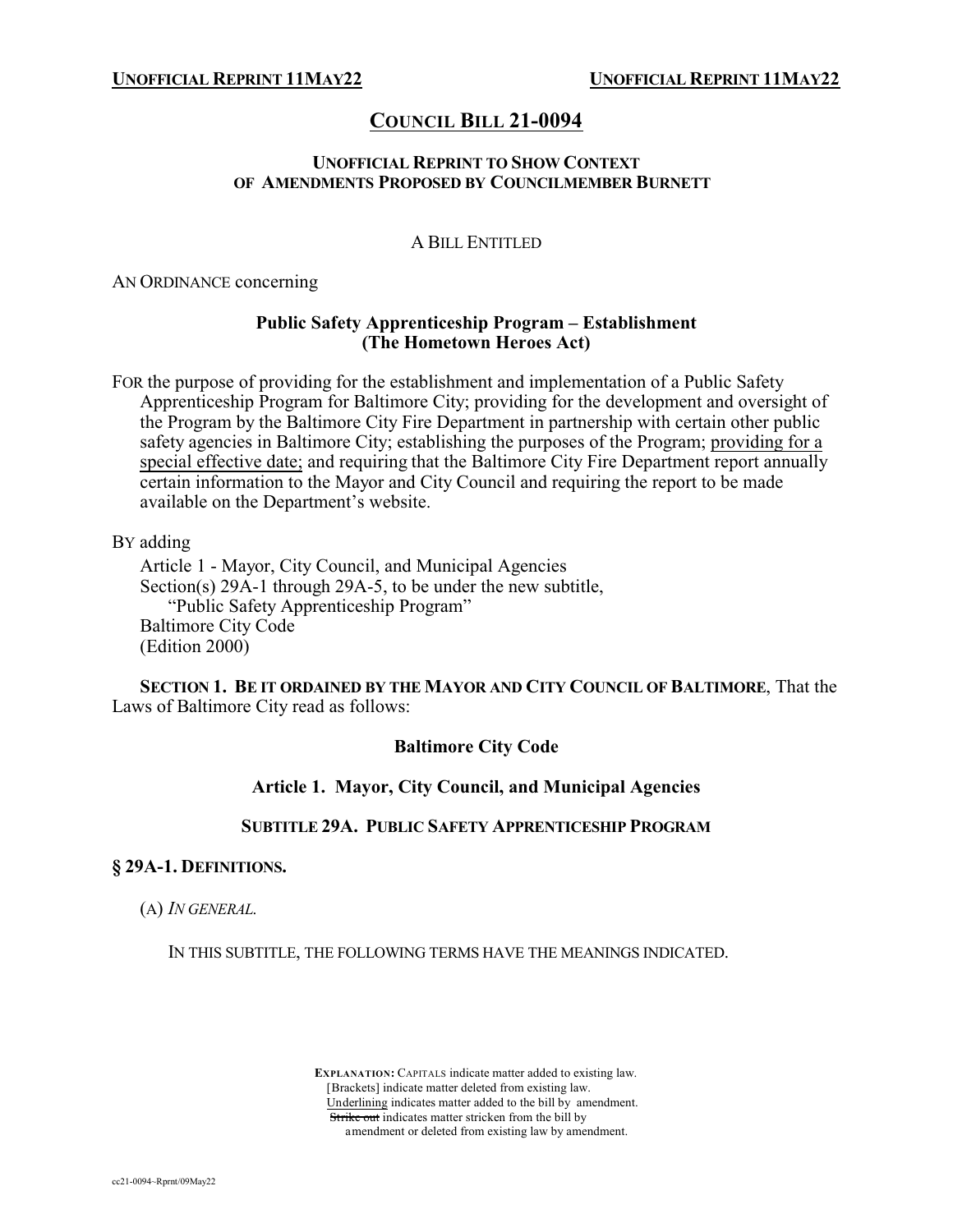(B) *CADET.*

"CADET" MEANS A PARTICIPANT IN THE PUBLIC SAFETY APPRENTICESHIP PROGRAM WHO:

- (1) HAS BEEN HIRED INTO A SPECIALIZED TRAINING PROGRAM AIMED AT INTRODUCING YOUNG ADULTS TO PUBLIC SAFETY CAREERS; AND
- (2) HAS BEEN A RESIDENT OF BALTIMORE CITY FOR AT LEAST 2 YEARS PRIOR TO ACCEPTING EMPLOYMENT AS A CADET; AND
- (2)  $(3)$  IS AT LEAST 18 BUT NO MORE THAN 21 YEARS OLD.
- (C) *DEPARTMENT.*

"DEPARTMENT" MEANS THE BALTIMORE CITY FIRE DEPARTMENT.

(D) *EXPLORER.*

"EXPLORER"MEANSAPARTICIPANTINTHEPUBLICSAFETYAPPRENTICESHIPPROGRAMWHO IS:

- (1) A BALTIMORE CITY RESIDENT;
- (2) ENROLLED IN A PUBLIC, PUBLIC CHARTER, PRIVATE, OR PAROCHIAL SCHOOL WITHIN BALTIMORE CITY; AND
- (3) AT LEAST 11 BUT NO MORE THAN 18 YEARS OLD.
- (E) *PUBLIC SAFETY AGENCY.*
	- "PUBLIC SAFETY AGENCY" MEANS THE FOLLOWING:
		- (1) BALTIMORE CITY FIRE DEPARTMENT;
		- (2) BALTIMORE CITY POLICE DEPARTMENT;
		- (3) BALTIMORE CITY OFFICE OF EMERGENCY MANAGEMENT;
		- (4) BALTIMORE CITY SHERIFF'S OFFICE; AND
		- (5) BALTIMORE CITY SCHOOL POLICE.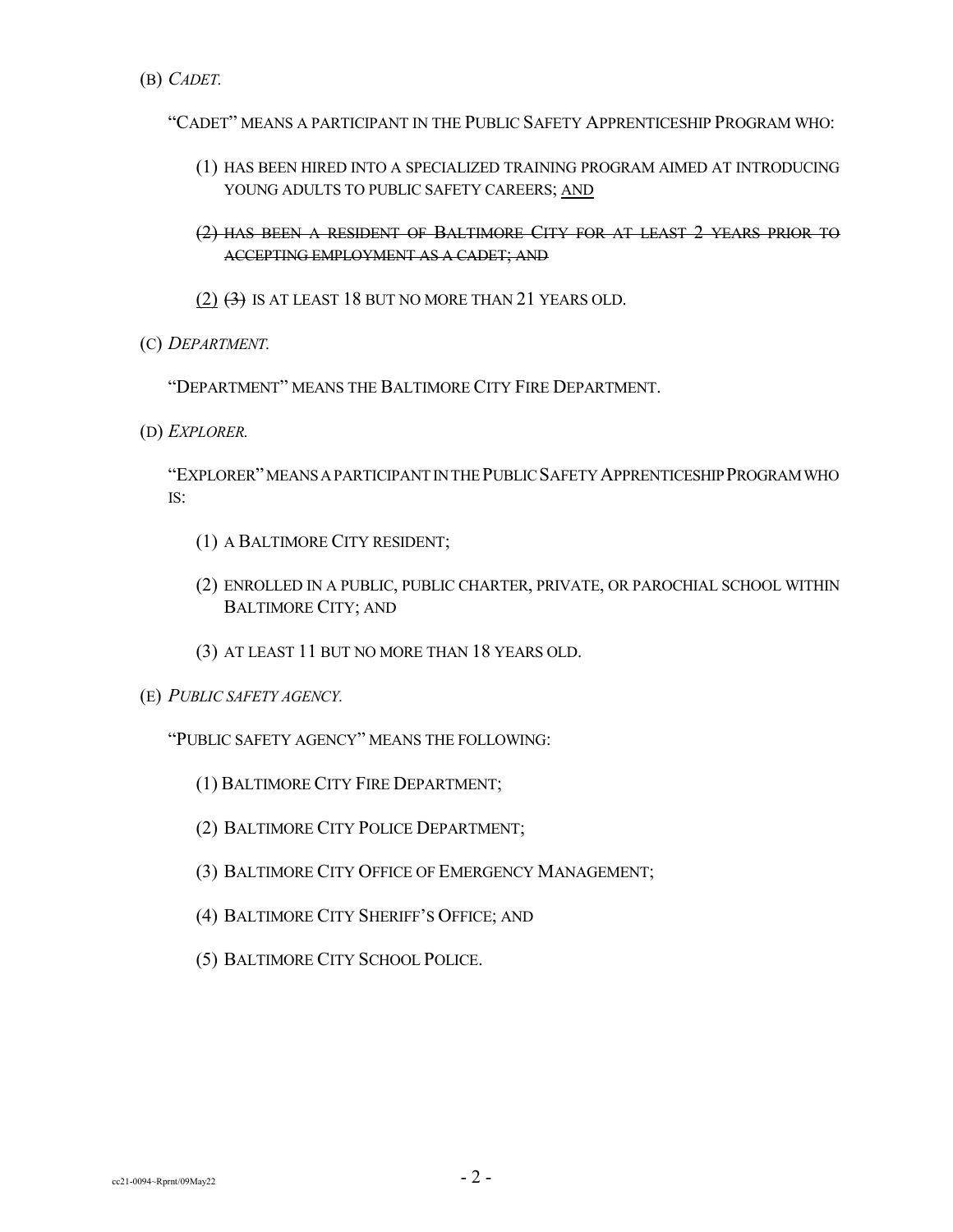(F) *PUBLIC SAFETY APPRENTICESHIP PROGRAM; PROGRAM.*

"PUBLIC SAFETY APPRENTICESHIP PROGRAM" OR "PROGRAM" MEANS A PROGRAM FOR RECRUITING, MENTORING, TRAINING, AND HIRING A NEW GENERATION OF BALTIMORE CITY YOUTH AND YOUNG ADULTS TO PREPARE THEM FOR CAREERS IN LAW ENFORCEMENT, FIRE SUPPRESSION, EMERGENCY MEDICAL SERVICES, AND EMERGENCY MANAGEMENT.

(G) *PUBLIC SAFETY CADET POST; CADET POST.*

"PUBLIC SAFETY CADET POST" OR "CADET POST" MEANS THE BRANCH OF THE PROGRAM THAT ENGAGES PARTICIPANTS WHO ARE AT LEAST 18 BUT NO MORE THAN 21 YEARS OLD.

(H) *PUBLIC SAFETY EXPLORER POST; EXPLORER POST.*

"PUBLIC SAFETY EXPLORER POST" OR "EXPLORER POST" MEANS THE BRANCH OF THE PROGRAM THAT ENGAGES PARTICIPANTS WHO ARE AT LEAST 11 BUT NO MORE THAN 18 YEARS OLD.

(I) *PUBLIC SAFETY INTERNSHIP.*

"PUBLIC SAFETY INTERNSHIP" MEANS AN 8 TO 10 WEEK PAID SUMMER INTERNSHIP IN A BALTIMORECITY PUBLICSAFETY AGENCY FORPARTICIPANTS IN THEPROGRAMWHO ARE AT LEAST 14 BUT NO MORE THAN 18 YEARS OLD.

### **§ 29A-2. PROGRAM ESTABLISHMENT.**

(A) *IN GENERAL.*

THEREISAPUBLICSAFETYAPPRENTICESHIPPROGRAMINBALTIMORECITY,CONSISTINGOF:

- (1) THE PUBLIC SAFETY EXPLORERS POST; AND
- (2) THE PUBLIC SAFETY CADET POST.
- (B) *STAFFING.*

THE PROGRAM SHALL BE ADMINISTERED BY A PROGRAM COORDINATOR WHO SHALL:

- (1) BE AN EMPLOYEE OF THE DEPARTMENT; AND
- (2) STAFFTHEPROGRAMWITHNOLESSTHAN6 UNIFORMEDPERSONNELWHOAREACTIVE MEMBERS OF A PUBLIC SAFETY AGENCY.

THE PROGRAM SHALL BE STAFFED WITH A REASONABLE NUMBER OF UNIFORMED AND NON-UNIFORMED PERSONNEL WHO ARE FULL-TIME MEMBERS OF A PUBLIC SAFETY AGENCY.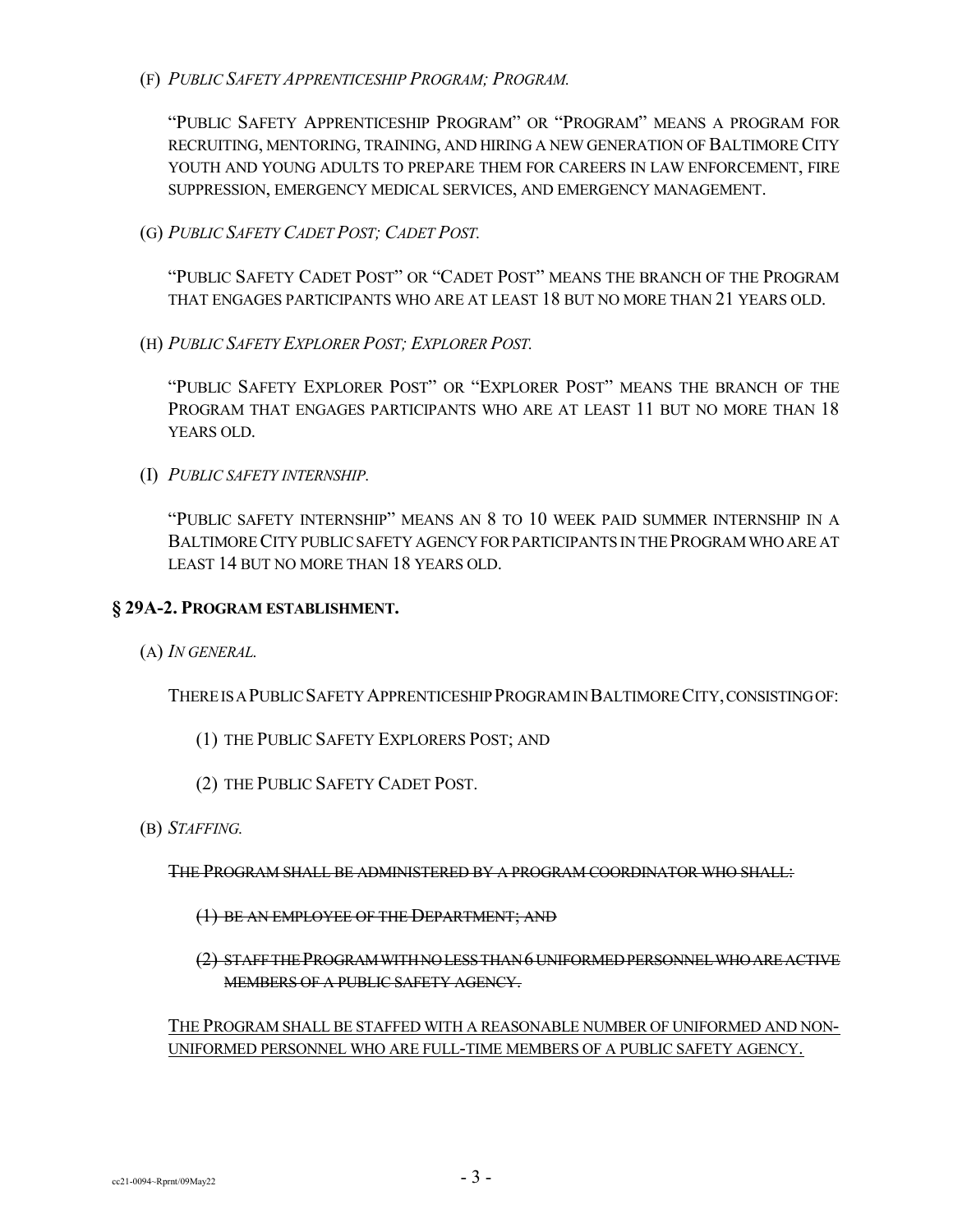- (1) BY JULY 1, 2023, THE BALTIMORE CITY FIRE DEPARTMENT SHALL DEVELOP AND IMPLEMENT A MULTI-DISCIPLINARY LOCAL PUBLIC SAFETY EXPLORERS POST IN PARTNERSHIP WITH PUBLIC SAFETY AGENCIES IN BALTIMORE CITY.
- (1) BYJANUARY1,2023,EACHPARTICIPATINGPUBLICSAFETYAGENCYSHALLDEVELOPAND IMPLEMENT THEIR OWN LOCAL PUBLIC SAFETY EXPLORERS POST.
- (2) THE GOALS AND OBJECTIVES OF THE EXPLORERS POST ARE TO:
	- (I) EXPOSE YOUTH IN BALTIMORE CITY TO PUBLIC SAFETY CAREERS;
	- (II) SERVE AS A LOCALRECRUITMENT TOOL FORFUTURE MEN AND WOMEN IN PUBLIC SAFETY PROFESSIONS;
	- (III) BUILD BETTER COMMUNITY RELATIONS EFFORTS IN BALTIMORE CITY BETWEEN PUBLIC SAFETY AGENCIES, YOUTH, AND THE COMMUNITY;
	- (IV) UTILIZE ACTIVE PERSONNEL WITHIN EACH OF BALTIMORE CITY'S PUBLIC SAFETY AGENCIES TO SERVE AS RECRUITERS, MENTORS, AND TRAINERS; AND
	- (V) DEVELOP PROGRAMMING THAT BUILDS CHARACTER, DEVELOPS LEADERSHIP SKILLS, AND FOSTERS AN APPRECIATION FOR COMMUNITY SERVICE AND GOOD CITIZENSHIP.
- (3) IN ORDER TO BE ELIGIBLE TO PARTICIPATE IN THE EXPLORERS POST, AN INDIVIDUAL SHALL:
	- (I) HAVE APPROVAL FROM THE INDIVIDUAL'S PARENT OR GUARDIAN;
	- (II) BE AT LEAST 11 BUT NO MORE THAN 18 YEARS OLD;
	- (III) BE A BALTIMORE CITY RESIDENT;
	- (IV) BE A CITIZEN OFTHEUNITEDSTATESOFAMERICAAT THETIME OF APPLICATION;

(IV) (V) BE ENROLLED IN A BALTIMORE CITY-BASED PUBLIC, PUBLIC CHARTER, PRIVATE, OR PAROCHIAL SCHOOL; AND

## (VI) AT THETIME OFENTRY INTOTHEPROGRAM, HAVE ANDMAINTAIN AMINIMUMOF A "C" AVERAGE IN SCHOOL; AND

(V)  $\overline{(V)}$  BE ABLE TO SAFELY PERFORM THE DUTIES OF AN EXPLORER WITHOUT POSING A THREAT TO THE HEALTH AND SAFETY OF THEMSELVES OR OTHERS.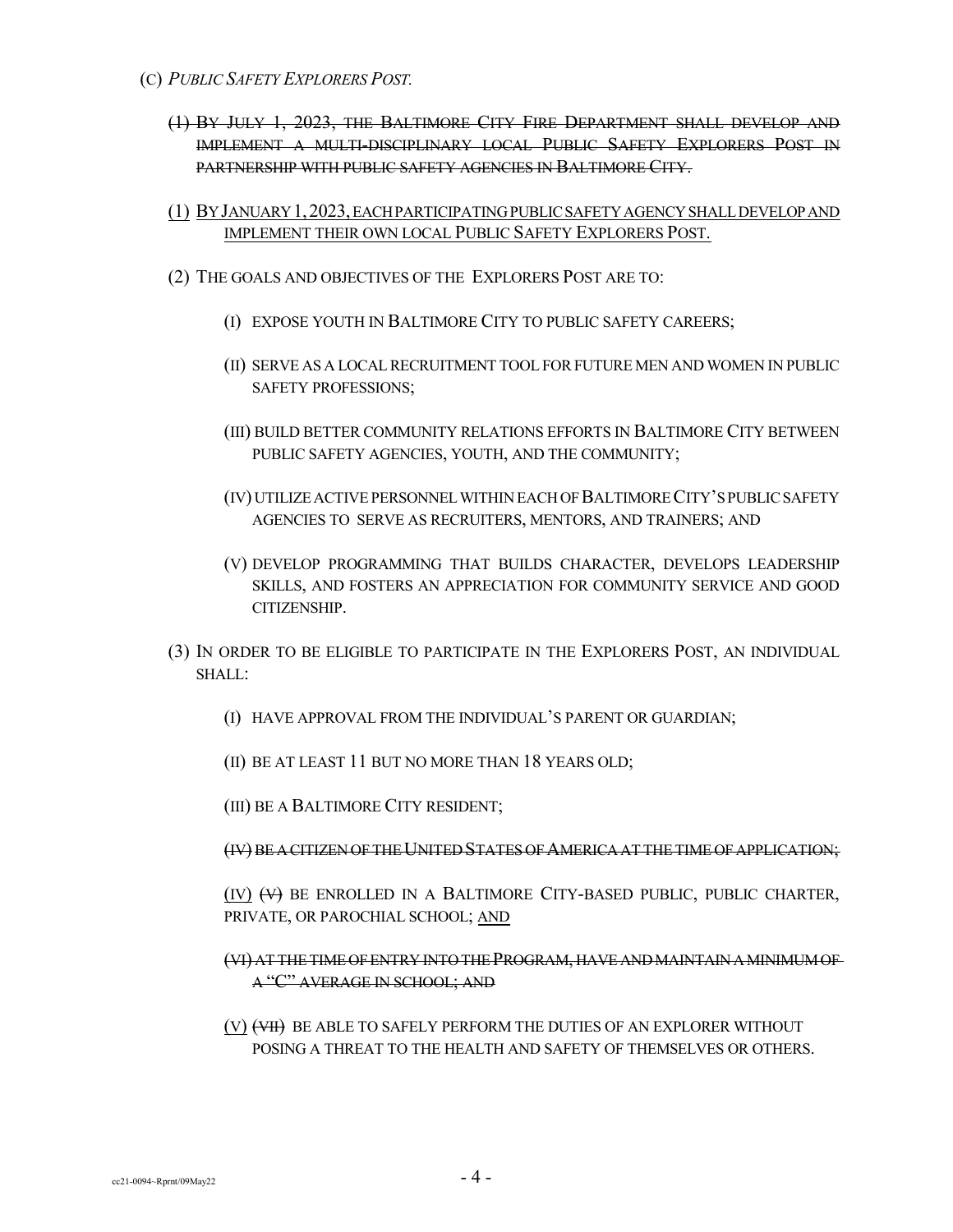- (D) *PUBLIC SAFETY INTERNSHIP.*
	- (1) *IN GENERAL.*

THEPUBLICSAFETYINTERNSHIPWILLPROVIDEYOUTHWHOARECURRENTPARTICIPANTS IN THE PROGRAM WITH THE OPPORTUNITY TO TAKE PART IN AN 8 TO 10 WEEK PAID SUMMER INTERNSHIP WITH A PUBLIC SAFETY AGENCY.

(2) *ELIGIBILITY.*

IN ORDER TO BE ELIGIBLE FOR A PUBLIC SAFETY INTERNSHIP UNDER THE PROGRAM, AN INDIVIDUAL SHALL:

- (I) BE AT LEAST 14 BUT NO MORE THAN 18 YEARS OLD;
- (II) HAVE ATTENDED 60% OF THE EXPLORERS POST ACTIVITIES WITHIN THE FISCAL YEAR IMMEDIATELY PRECEDING THE APPLICATION; A REASONABLE NUMBER OF EXPLORER POST ACTIVITIES AS DETERMINED BY THE HOST AGENCY WITHIN THE FISCAL YEAR IMMEDIATELY PRECEDING THE APPLICATION PERIOD;

(III) HAVE APPROVAL FROM THE INDIVIDUAL'S PARENT OR GUARDIAN;

(IV) BE A BALTIMORE CITY RESIDENT;

(V) BE A CITIZEN OF THE UNITED STATES OF AMERICA AT THE TIME OF APPLICATION;

- (III) (VI) BE ENROLLED IN A BALTIMORE CITY-BASED PUBLIC, PUBLIC CHARTER, PRIVATE, OR PAROCHIAL SCHOOL;
- (IV) (VII) AT THE TIME OF ENTRY INTO THE PROGRAM, HAVE AND MAINTAIN A MINIMUM OF A "C" AVERAGE IN SCHOOL;
- (V) (VIII) BE ABLE TO SAFELY PERFORM THE DUTIES OF AN EXPLORER WITHOUT POSING A THREAT TO THE HEALTH AND SAFETY OF THEMSELVES OR OTHERS.
- (VI)  $(HX)$  COMPLETE ALL DOCUMENTATION REQUIRED BY THE DEPARTMENT; AND
- $(IX)(X)$  PARTICIPATE IN A FORMAL INTERVIEW PROCESS WITH REPRESENTATIVES FROM PUBLIC SAFETY AGENCIES.
- (3) *CURRICULUM.*

THEBALTIMORECITY FIREDEPARTMENT, IN PARTNERSHIP WITH OTHERPUBLICSAFETY AGENCIES, SHALL DEVELOP AND IMPLEMENT A HANDS-ON CURRICULUM OF MODULES THAT EXPOSE PUBLIC SAFETY INTERNSHIP PARTICIPANTS TO THE VARIOUS UNIFORMED AND NON-UNIFORMED CAREER PATHS WITHIN BALTIMORE CITY PUBLIC SAFETY AGENCIES.

EACH PARTICIPATING PUBLIC SAFETY AGENCY SHALL DEVELOP AND IMPLEMENT THEIR OWN SPECIALIZED CURRICULUM OF MODULES THAT EXPOSE PUBLIC SAFETY INTERNSHIP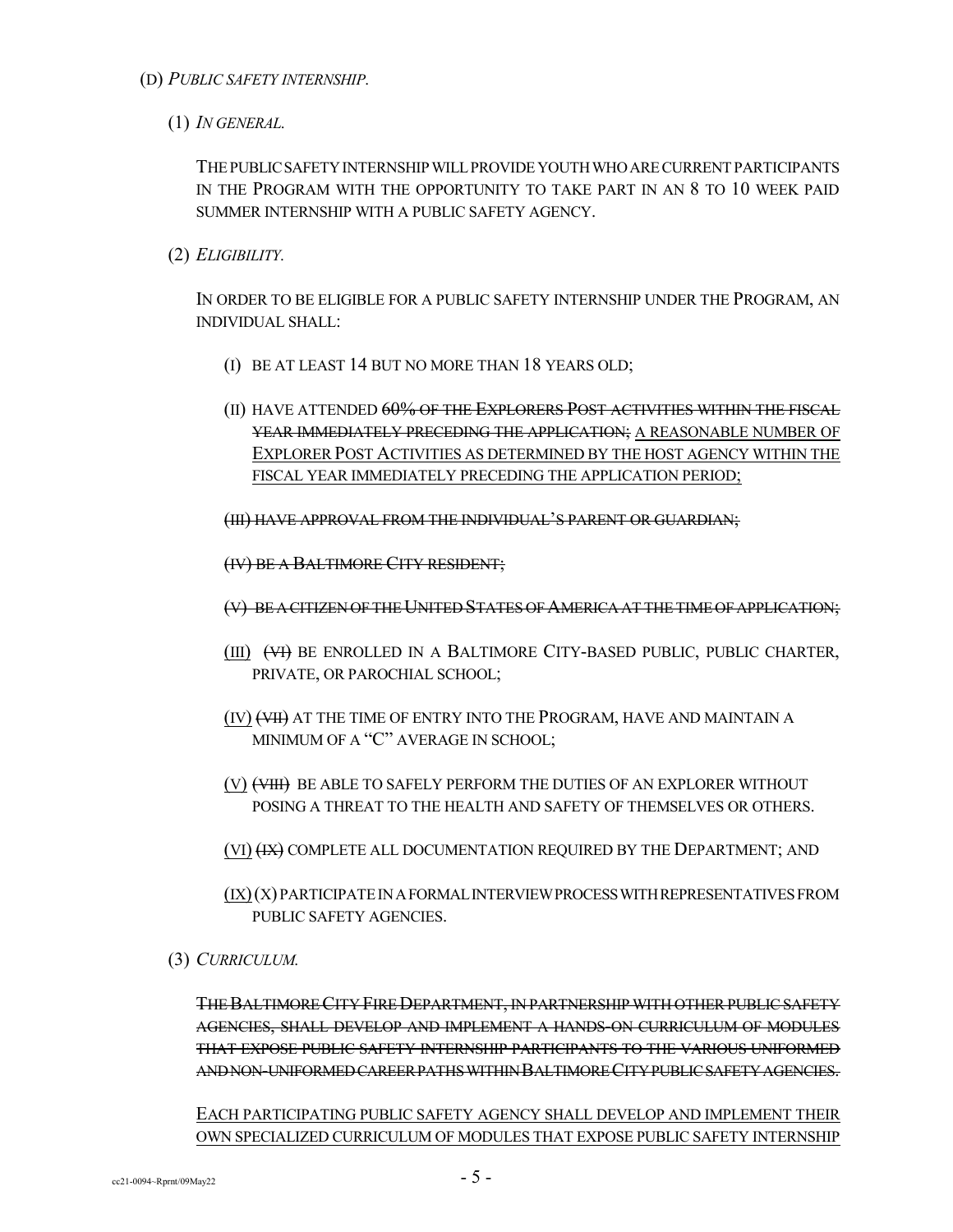PARTICIPANTS TO THE VARIOUS UNIFORMED AND NON-UNIFORMED CAREER PATHS WITH THE PUBLIC SAFETY AGENCY.

- (E) *PUBLIC SAFETY CADET POST.*
	- (1) THE PUBLIC SAFETY CADET POST SHALL PROVIDE ELIGIBLE INDIVIDUALS WHO ARE PARTICIPANTS IN THE PROGRAM WITH THE OPPORTUNITY TO:
		- (I) BE HIRED BY A PUBLIC SAFETY AGENCY IN THE CAREER TRACK OF THE PARTICIPANT'S CHOICE; AND
		- (II) RECEIVE ON-THE-JOBTRAINING AND SKILLSDEVELOPMENT FORA PERIOD OFNOT MORE THAN 3 YEARS.
	- (2) IN ORDER TO BE ELIGIBLE TO PARTICIPATE IN THE PUBLIC SAFETY CADET POST, AN INDIVIDUAL SHALL:
		- (I) BE AT LEAST 18 YEARS OLD BUT NO MORE THAN 21 YEARS OLD; AND
		- (II) HAVE BEEN A BALTIMORE CITY RESIDENT AND ENROLLED IN A BALTIMORE CITY-BASED PUBLIC, PUBLIC CHARTER, PRIVATE, OR PAROCHIAL SCHOOL FOR AT LEAST 2 CONSECUTIVE YEARS PRIOR TO APPLYING FOR A CADET POST POSITION; AND
		- (II) (III) MEET ALL OF THE HIRING REQUIREMENTS IN ACCORDANCE WITH:
			- (A) THE BALTIMORE CITY ADMINISTRATIVE MANUAL; AND
			- (B) THE RULES AND REGULATIONS GOVERNING THE PUBLIC SAFETY AGENCY CHOSEN BY THE CADET.
	- (3) (I) THE APPOINTING AGENCY SHALL HIRE CADETS FOR AT LEAST 3 YEARS FOR FULL-TIME, ON-THE-JOB TRAINING AND SKILLS DEVELOPMENT.
		- (II) DURING THAT TIME, THE HIRED CADET:
			- (A) MAY NOT BE SUBJECT TO CIVIL SERVICE LAWS OR RULES;
			- (B) MAY NOT BE ENTITLED TO ANY BENEFITS OF CIVIL SERVICE LAWS OR RULES;
			- (C) MAYNOTBESUBJECT ORENTITLEDTOTHEBENEFITSOFANYRETIREMENTOR PENSION LAW, NOR MAY ANY DEDUCTION BE MADE FROM THE CADET'S COMPENSATION FOR THAT PURPOSE;
			- (D) MAY BE TERMINATED BY THE APPOINTING PUBLIC SAFETY AGENCY AT ANY TIME;
			- (E) SHALL BE TERMINATED BY THE APPOINTING AUTHORITY IF THE CADET FAILS TO ADHERE TO THE RULES AND REGULATIONS OF THE PROGRAM; AND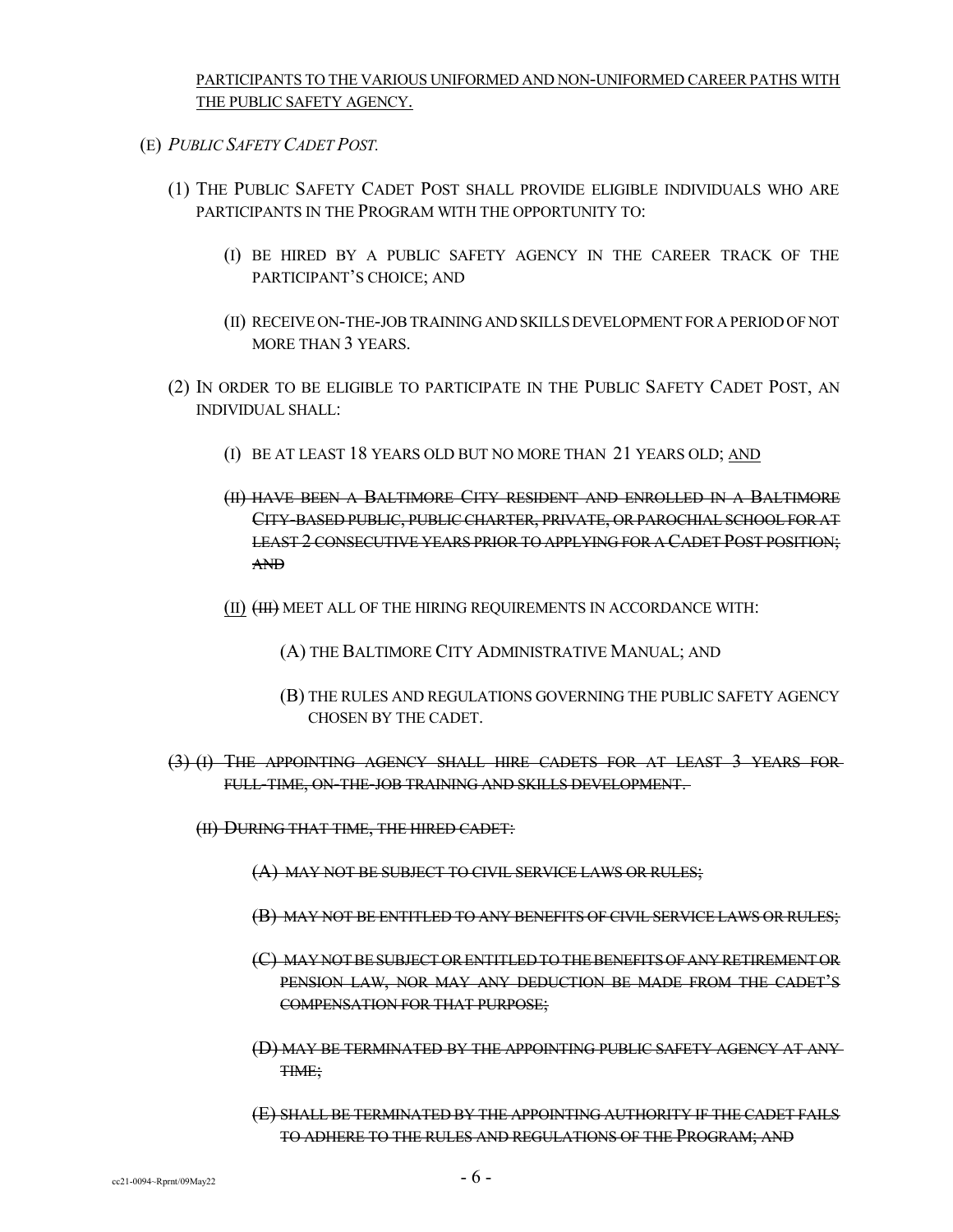### (F) SHALL BE CONSIDERED AN EMPLOYEE OF THE CITY OF BALTIMORE FOR THE PURPOSE OF WORKERS' COMPENSATION.

- (4) EACHFISCALYEARTHE CADETPOSTSHALLHIRE50 YOUNGADULTS, 25 OFWHOMSHALL SERVE IN THE LAW ENFORCEMENT CAREER TRACK AND 25 OF WHOM SHALL SERVE IN THE FIRE AND EMERGENCY MEDICAL SERVICES CAREER TRACK. THESE INDIVIDUALS SHALL MATRICULATETHROUGHTHECADETPOSTASACOHORT,WITHEXPANSIONOFAVAILABLE POSITIONS IN THE CADET POST BEING DEPENDENT ON AVAILABLE FUNDS.
- (5) ANYINDIVIDUALWHOSUCCESSFULLYCOMPLETESTHEPUBLICSAFETYCADETPOSTWITH APUBLICSAFETYAGENCY,INACCORDANCEWITHTHEBALTIMORECITYADMINISTRATIVE MANUAL, SHALL BE APPOINTED TO FILL A VACANCY IN A UNIFORMED POSITION IN THE LOWEST GRADE OF THE PUBLIC SAFETY AGENCY WITHOUT CERTIFICATION FROM AN ELIGIBILITY LIST PREPARED BY THE DEPARTMENT OF HUMAN RESOURCES OR THE PUBLIC SAFETY AGENCY HIRING THE INDIVIDUAL.
- (3) BEGINNING IN FISCAL YEAR 2023, THECADET POST SHALL USE A PHASED-IN APPROACH TO HIRE A MINIMUM NUMBER OF YOUNG ADULTS TO SERVE IN THE LAW ENFORCEMENT CAREERTRACK ORTHE FIRE AND EMERGENCY MEDICALSERVICESCAREERTRACK IN THE FOLLOWING SEQUENCE:
	- (I) IN FISCAL YEAR 2023:

## (A) 10 EMERGENCY MEDICAL TECHNICIAN ("EMT")/FIREFIGHTER CADETS; AND

(B) 10 POLICE CADETS;

(II) IN FISCAL YEAR 2024:

(A) 15 EMT/FIREFIGHTER CADETS; AND

(B) 15 POLICE CADETS;

(III) IN FISCAL YEAR 2025:

(A) 20 EMT/FIREFIGHTER CADETS; AND

(B) 20 POLICE CADETS;

(IV) IN FISCAL YEAR 2026:

(A) 25 EMT/FIREFIGHTER CADETS; AND

## (B) 25 POLICE CADETS; AND

(V) BEGINNING IN FISCAL YEAR 2027, IF FUNDING IS AVAILABLE, EACH AGENCY SHALL CONTINUE TO HIRE A MINIMUM OF 25 CADETS IN EACH CAREER TRACK. (4) (6) FIRE DEPARTMENT CADET DUTIES SHALL INCLUDE: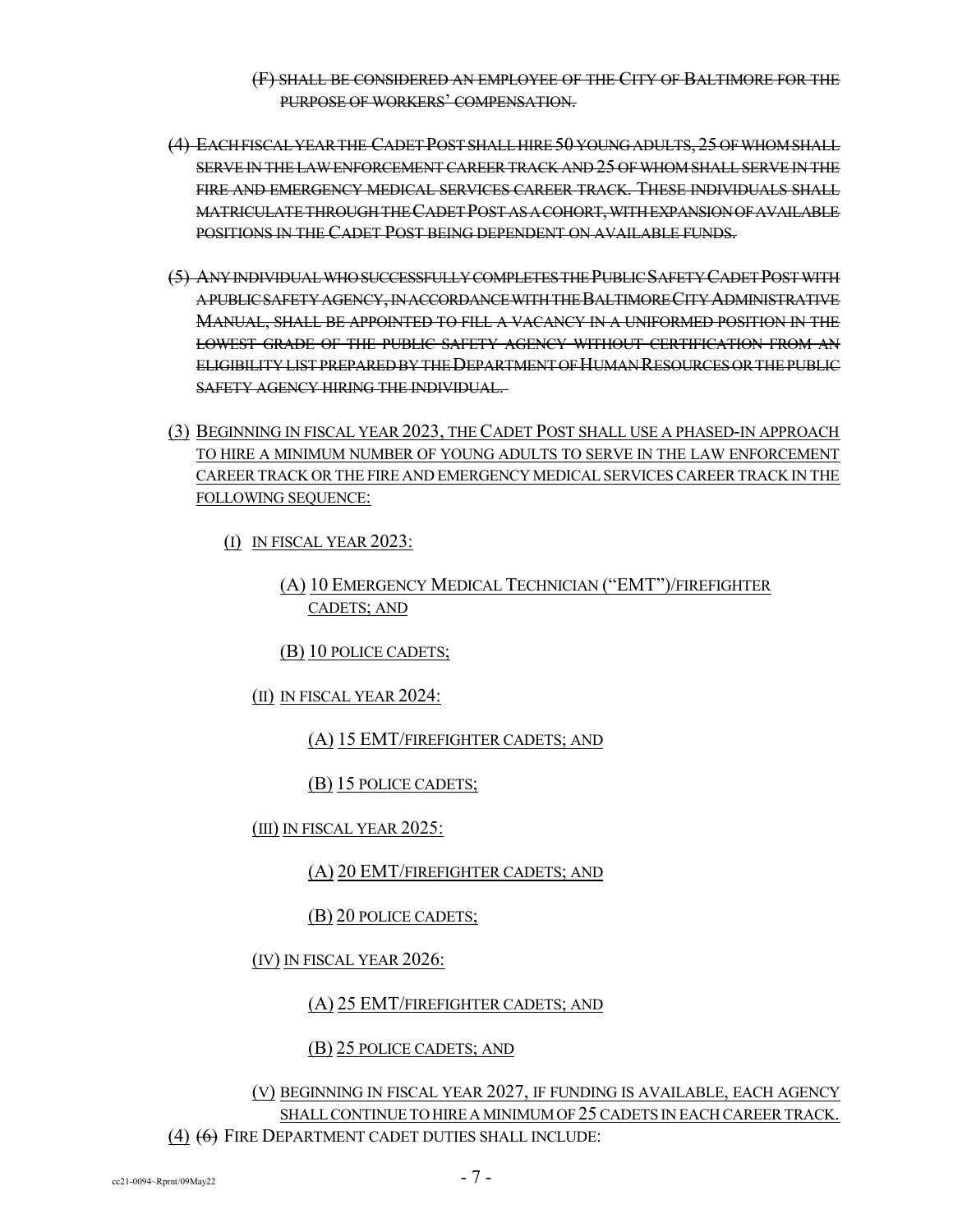- (I) COMPLETION OF ALLBALTIMORECITY FIRE ACADEMY TRAINING MODULES AND CERTIFICATIONS;
- (II) AN ACADEMY AND FIELD OPERATIONSTRAININGROTATION LASTING18 MONTHS; AND
- (III)ALLADMINISTRATIVEFUNCTIONSTHATFALLINTOTHISCLASSIFICATIONOFWORK AS PRESCRIBED BY THE PUBLIC SAFETY AGENCY CHOSEN BY THE CADET.
- (5) (7) LAW ENFORCEMENT CADET DUTIES SHALL INCLUDE:
	- (I) MAINTAINING AND FILING RECORDS;
	- (II) OPERATING OFFICE COMPUTERS AND MACHINES;
	- (III) ANSWERING TELEPHONES;
	- (IV) ENTERING AND INDEXING OFFICIAL DOCUMENTS;
	- (V) PREPARING ROUTINE REPORTS;
	- (VI) PREPARING AND TABULATING FACTS AND FIGURES FOR STATISTICAL PURPOSES; AND
	- (VII) ALL OTHER ADMINISTRATIVE FUNCTIONS THAT DO NOT REQUIRE LAW ENFORCEMENT AUTHORITY.

#### **§ 29A-3. PROGRAM FUNDING.**

(A) *PUBLIC SAFETY APPRENTICESHIP PROGRAM.*

PROGRAM FUNDING SHALL BE SUBJECT TO AN APPROPRIATION OF FUNDS IN ACCORDANCE WITH THE CITY CHARTER.

(B) *PUBLIC SAFETY INTERNSHIP.*

AN APPROPRIATE ALLOCATION OF FUNDS MAY BE PROVIDED FOR MISCELLANEOUS COSTS ASSOCIATED WITH THE PUBLIC SAFETY INTERNSHIP, INCLUDING TRANSPORTATION FEES FOR PARTICIPANTS.

(C) *EMERGENCY MEDICAL TECHNICIAN APPRENTICES AND FIREFIGHTER APPRENTICES.*

ONTHESUCCESSFULCOMPLETION OFTHEFIREDEPARTMENT'SCADET TRAINING PROGRAM AND SUBJECT TO THE AVAILABILITY OF FUNDS, FUNDS SHALL BE MADE AVAILABLE TO CONTINUE TO EMPLOY 25 EMERGENCY MEDICAL TECHNICIAN APPRENTICES OR FIREFIGHTER APPRENTICES FOR UP TO 2 YEARS, OR AS VACANCIES BECOME AVAILABLE IN THE AGENCY.

## **§ 29A-4. COMPENSATION.**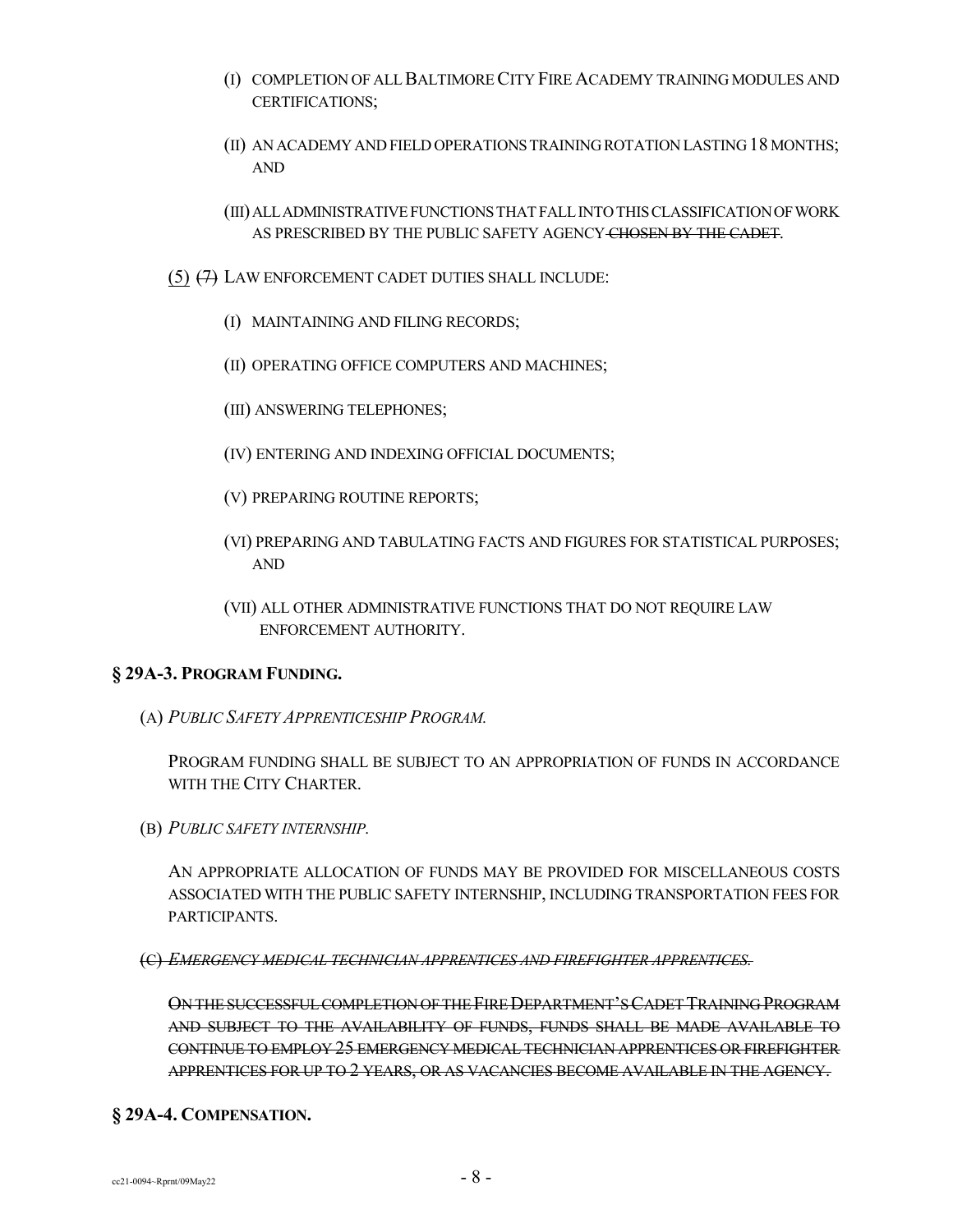(A) *PUBLIC SAFETY INTERNSHIP COMPENSATION.*

SUBJECT TO THE AVAILABILITY OF FUNDS, ON OR BEFORE JULY 1, 2023, INDIVIDUALS HIRED TO PARTICIPATE IN THE 8 TO 10 WEEK PUBLIC SAFETY INTERNSHIP SHALL BE PAID NO LESS THAN \$15 PER HOUR, WITH THAT COMPENSATION BEING EVALUATED ON A YEAR-TO-YEAR BASIS TO BE CONSISTENT WITH MARKET RATES AND PROGRAM AVAILABILITY. AN AMOUNT DETERMINED BY THE BOARD OF ESTIMATES.

(B) *PUBLIC SAFETY CADET POST COMPENSATION.*

SUBJECT TO THE AVAILABILITY OF FUNDS, INDIVIDUALS SELECTED TO PARTICIPATE IN THE CADET POST SHALL RECEIVE A COMPENSATION PACKAGE THAT INCLUDES :

- (1) A SALARY NOT TO EXCEED 57% OF A BALTIMORE POLICE OFFICER'S ENTRY-LEVEL SALARY; AND
- (2) ALL APPLICABLE BENEFITS.

### **§ 29A-5. ANNUAL REPORT.**

- (A) *IN GENERAL.*
	- (1) ONORBEFOREJUNE30 OFEACHYEAR,THEDEPARTMENTSHALLREPORTTOTHEMAYOR AND CITY COUNCIL OF BALTIMORE THE FOLLOWING INFORMATION REGARDING THE PUBLIC SAFETY APPRENTICESHIP PROGRAM:
		- (I) THENUMBERANDLOCATIONOFRECRUITMENTANDOUTREACHEVENTSTHATTHE PROGRAM HOSTED AND PARTICIPATED IN;
		- (II) THE NUMBER OF ACTIVE YOUTH AND YOUNG ADULTS WHO PARTICIPATED IN AT LEAST 60% OF THE ACTIVITIES HOSTED BY THE EXPLORERS POST, BROKEN DOWN BY SEX, AGE, RACE, AND ETHNICITY;
		- (III) THE CURRICULUM, MODULES, AND OTHER LEARNING MATERIALS THAT WERE USED FOR PROGRAMMING TO BUILD CHARACTER, DEVELOP LEADERSHIP, AND DEVELOP AN APPRECIATION FOR COMMUNITY SERVICE AND GOOD CITIZENSHIP;
		- (IV) THE NUMBER OF YOUTH AND YOUNG ADULTS SELECTED TO PARTICIPATE IN THE PUBLICSAFETY INTERNSHIP, BROKEN DOWN BY SEX, AGE, RACE, AND ETHNICITY; AND
		- (V) THE NUMBER OF YOUTH AND YOUNG ADULTS HIRED INTO THE PUBLIC SAFETY CADET POST, BROKEN DOWN BY SEX, AGE, RACE, AND ETHNICITY.
	- (2) THE INFORMATION REQUIRED UNDER PARAGRAPH (1) OF THIS SUBSECTION:
		- (I) MAY NOT INCLUDE PARTICIPANTS' NAMES; AND
		- (II) SHALL BE DISAGGREGATED BY RACE AND GENDER.